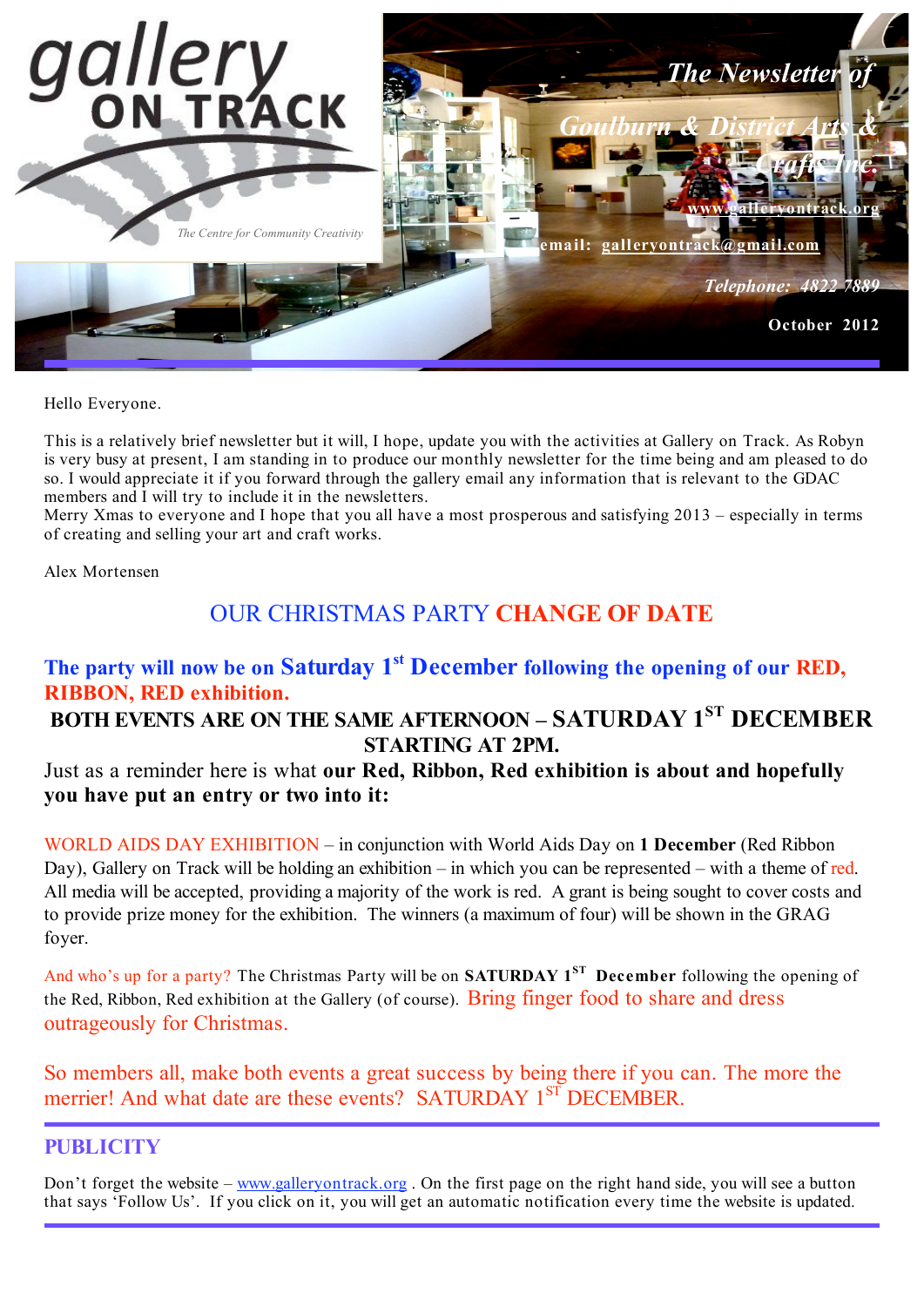# **"Gallery Gardens":**

We hope to get the garden under way early in the new year.

If anyone is able to assist with planning, plants or work please contact Cherie Sellars on 4822 7875 or cavna@sctelco.net.au."

#### Market day

A note about a market day stall that Fiona has asked to be included here: "Handmade Market on in Braidwood on Saturday December 8, from 9 am to 2 pm. It will be held in the National Theatre - middle of main street in Braidwood, sort-of opposite the bakery. Should be a good selection of hand made items for sale. I will be having a stall there, along with quite a few others. Could be a good excuse for a nice day out and possible Christmas present purchasing opportunity!"

I thought it worthwhile to repeat the following "Little editorial" , "Bits" and "Body of Work" from the October newsletter as they are important:

#### **A LITTLE EDITORIAL**

*GDAC is a big organisation. It has well over 110 members; about \$4,000 in sales a month; a large building and grounds. It takes a lot of time and effort to keep it running smoothly and organise events.*

*If we were a commercial company with the same number of employees as we have members, there would be at least 2 levels of management and different departments to ensure the company moved forward and ran smoothly. GDAC can be classified as a small to mid-sized business.*

*Having done a bit of research on voluntary organisations, it seems that it is quite common that 2% of members do 98% of the work to keep the organisation running. This doesn't seem fair and any organisation which sustains this ratio cannot grow and prosper – the 2% become exhausted and burn*

*out. GDAC has a new committee. It would be disturbing to see them burn out like vampires in the sun! Let's not leave everything to them.*

*GDAC is in a growth phase – about which we are all delighted and hopeful of it continuing.*

*We all benefit from the sales of our goods, increased membership, the social aspect and smooth administration. Could we also benefit personally from becoming a little more involved in the nuts and bolts of GDAC? Understandably, we all have very busy lives outside GDAC – but is there a little something – no matter how small - you can do to ease the load of the 2%? Editor (ok, it's not so little)*

#### **BITS**



 $\cdot \cdot \cdot$  The 'Bring along some handcraft to do' group meet at the gallery on the 2, 4 and any 5<sup>th</sup> Mondays in the Crib Room at 10am – new members and everyone welcome. (Possibly the proper name of this group is shorter……..)

**3 people who would be willing to learn to put artworks into the computer and create barcodes.**

There are now 3 people who have learned to do this. With another 3 people (it's quite easy and of course, you will be well trained), we would be able to organise a roster, so that each

person would only need to do it every six weeks. This job is vital – without it, no work gets into the gallery for sale. Can you help?

**One person who can take a photo on the 1st of each month and email it**.

This is a five minute job which involves taking a digital photo of the water meter and emailing it to ARTC. Do you have time to do this?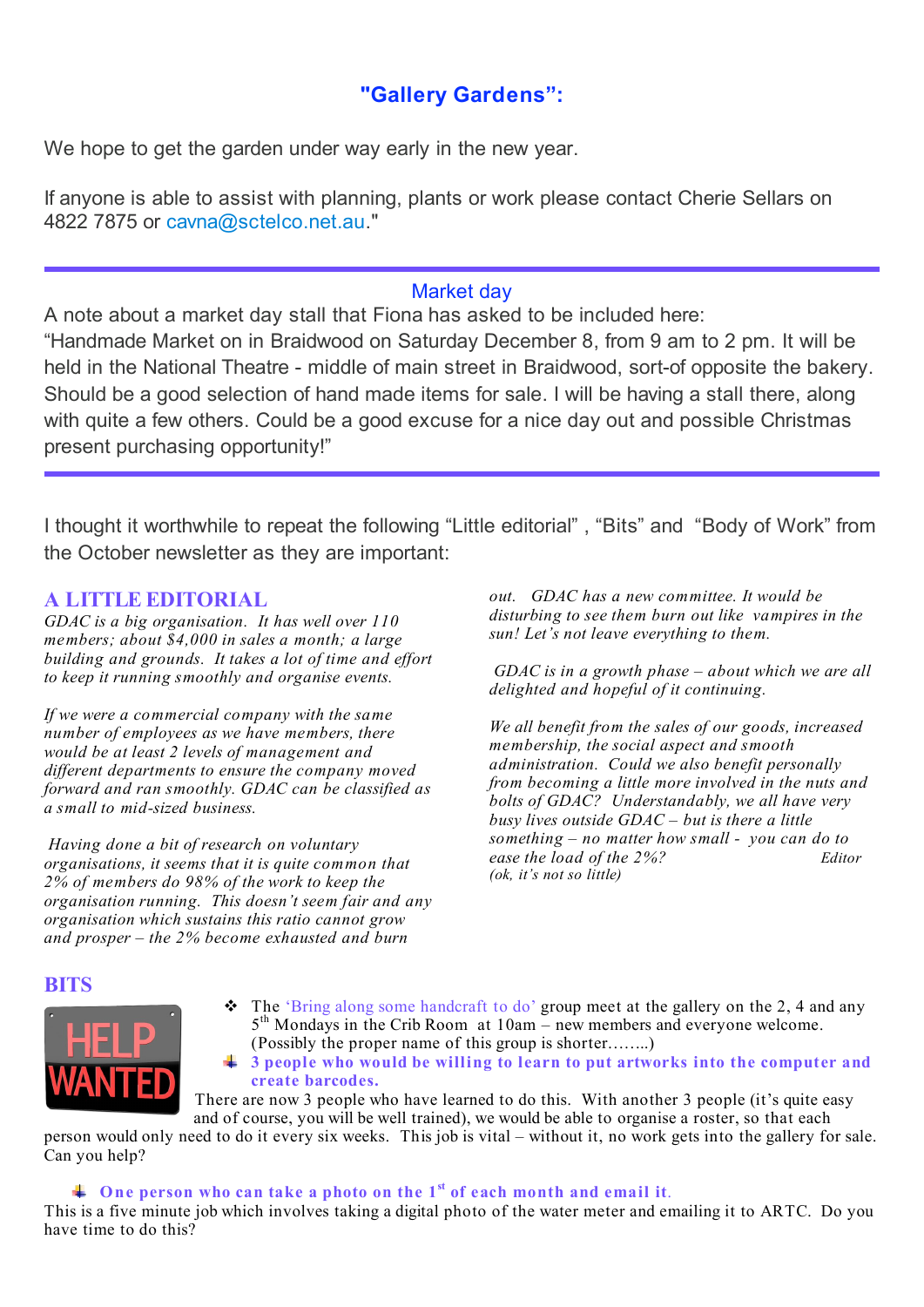$\ddagger$  One or two people (it would be better for two to share it) to update the list of items every month. People go on and off the roster, work is taken home – it would be great if someone could keep the inventory up to date. Two people = less time involved. You'll be trained, of course.

 $\textcolor{red}{\downarrow}$  If you can help with any of this, please email galleryontrack (a) gmail.com or ring 4823 6110 or 0417 750 *717.*

### **EXHIBITIONS TO PARTICIPATE IN……**

'BODY OF WORK' – entries are still open to contribute to this special exhibition. Opening in the Gallery on Saturday 2 February, 2013 and closing on 24 February, 2013, this exhibition explores the way the body can be decorated. Work will be accepted in all mediums – photography, painting, sculpture, etc., 2D or 3D. A prize – voted on by GDAC members only – of \$100 will be awarded. It has been an excellent response to date – why not join in and enter your work?

#### **WHAT'S IN THE GALLERY?**

There are some interesting Xmas trees ever so carefully made by Jan Mackinnon. They will be a beautiful decoration on many a table over Xmas. (See right)

Below are a lovely felt and silk vest created by Robyn Primrose displayed on a mannequin who, I'm sure, is admiring Shirley Winterton's beautiful quilt.



Below are Black silver scarf (foreground) made by Angela Sauba, 3 scarves by Kathy Geurts, Robyn Primrose's green felt hat and a jewellery box made by Kevin Dwyer for some man to buy for his beloved's jewels. Margaret Carr has a painting, Magpies".





In a glass case are Gloria Boethe's lovely pearl shell necklace and earings.